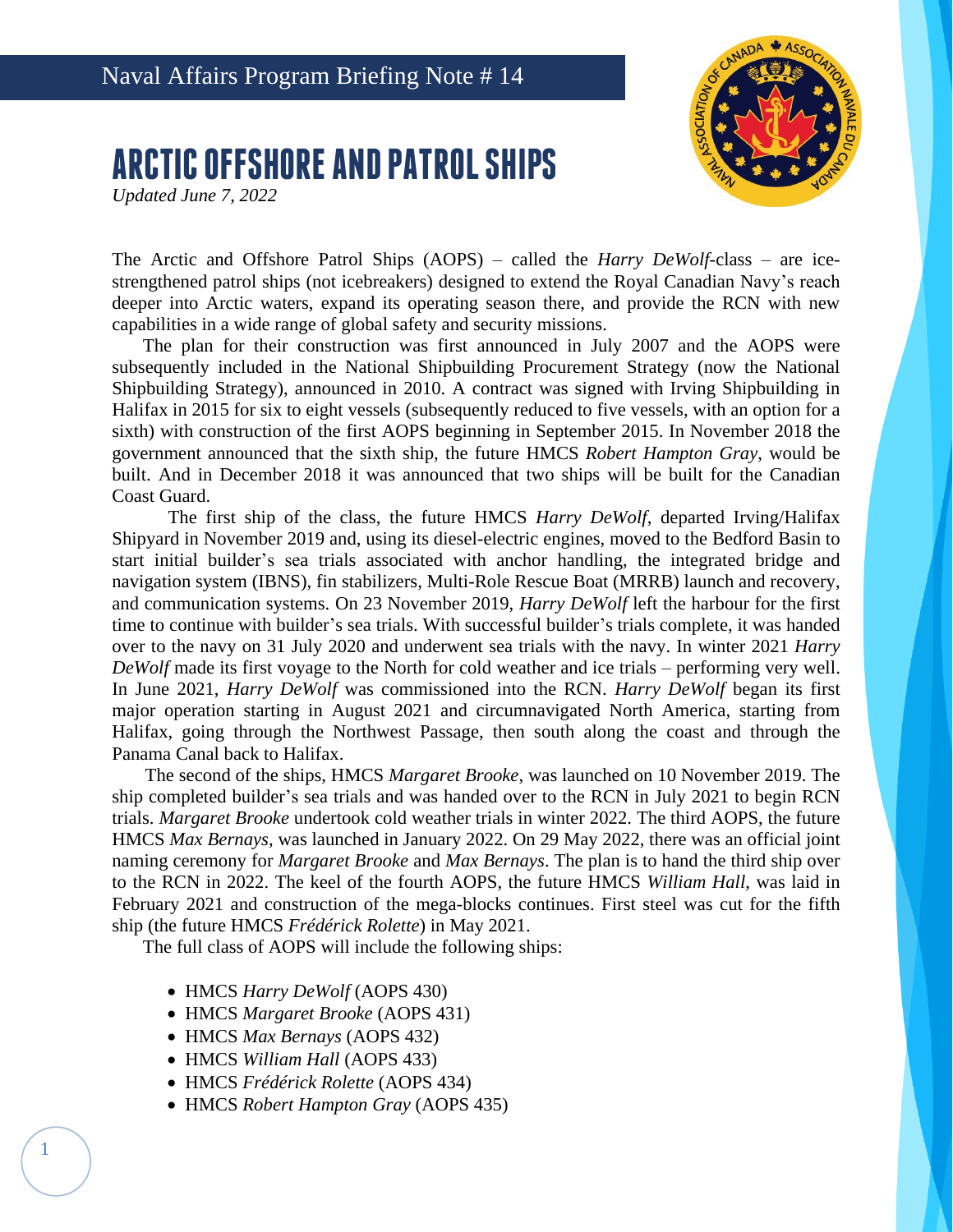These vessels are designed as versatile patrol ships, capable of engaging across a wide spectrum of safety and security missions. Canada's defence policy, *Strong, Secure, Engaged*, released in 2017 states that these ships will "provide armed, sea-borne surveillance of Canadian waters, including in the Arctic. They will enforce sovereignty, cooperating with partners, at home and abroad, and will provide the Government of Canada with awareness of activities in Canada's waters." To put specific missions to this broad objective, the navy's 2015 Concept of Use lists the following tasks for the ships:

- search and rescue;
- support for other government departments (for example, fisheries or border services);
- maritime domain awareness (to ascertain who is in Canadian waters and what they are doing);
- assistance to law enforcement (for example, smuggling);
- aid to civil power (for example, assistance dealing with an oil spill in the Arctic);
- logistical support to the Canadian Armed Forces and other government departments (for example, transport of equipment or personnel for disaster relief operations); and
- sovereignty protection.

At 103 metres and 6,615 tonnes, the AOPS will be the largest ship in the RCN until the delivery of the Joint Support Ships in the mid-2020s. Despite their large size, they will carry a small crew of 45, with the capacity to support up to 40 additional personnel. As noted, the ships are not icebreakers, but they are designed for Arctic operations. The AOPS will meet the International Association of Classification Societies' (IACS) PC 5+ ice requirements with a Polar Class 4 bow, allowing them to travel through a metre of ice. They can also carry multipurpose rescue and assault boats, as well as pick-up trucks, all-terrain vehicles and snowmobiles in the vehicle bay. The helicopter deck is large enough to support the Canadian Armed Forces' new CH-148 Cyclone maritime helicopter (though for Arctic operations it may typically employ smaller Griffon helicopters) and can operate a variety of unmanned aerial vehicles if required. The AOPS can also be integrated with payloads such as underwater survey equipment and will have space designed for shipping containers. A 20-ton crane will be fitted on the ship to make loading and unloading all this equipment faster.

While armed, the AOPS are not intended to engage in combat. The ships will have a BAE Mk 38 deck gun designed for constabulary rather than war-fighting duties. The decision to arm these ships so lightly is based on years of assessing threats in the Arctic. The conclusion of these threat assessments is that the security threat in the region is, and will likely remain, unconventional. Thus, rather than war-fighting, these ships will focus on monitoring, policing and assisting civilian and commercial activity. These are the low-risk, high-probability security threats projected to emerge because of the increased use and development of the Arctic.

In the Arctic, the AOPS will likely spend most of their time in a support role, assisting other government departments and agencies in fulfilling their northern mandates. This support work may include hydrographic surveying with the Canadian Hydrographic Service, fisheries patrols with the Department of Fisheries and Oceans, and constabulary operations with the RCMP. Because they are not icebreakers, the AOPS will redeploy South during the winter.

In addition to these other tasks, the AOPS are also intended to buttress Canada's sovereignty in the North. A major element of sovereignty in the North is to maintain presence, illustrate